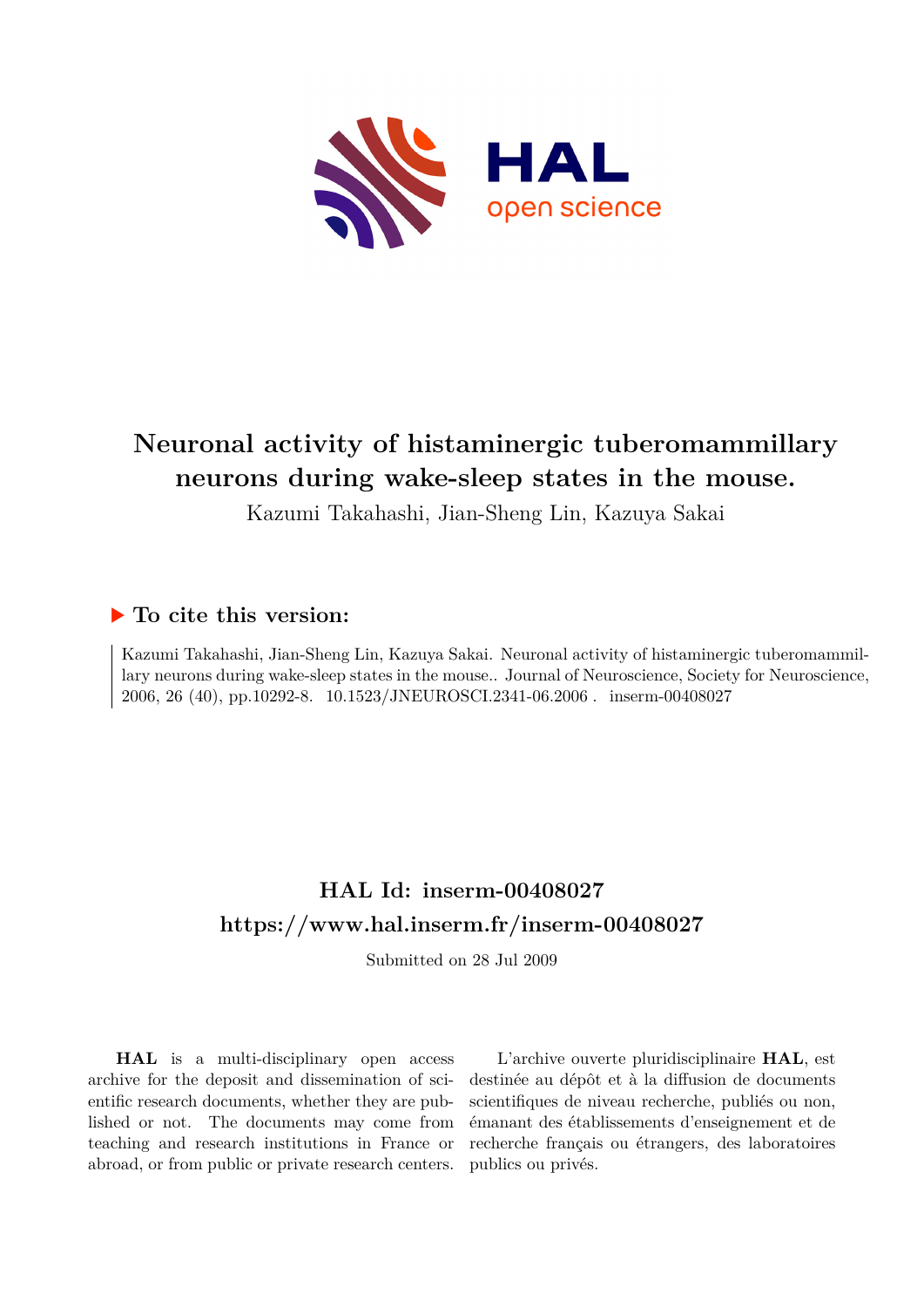**Behavioral/Systems/Cognitive**

# **Neuronal Activity of Histaminergic Tuberomammillary Neurons During Wake–Sleep States in the Mouse**

#### **Kazumi Takahashi, Jian-Sheng Lin, and Kazuya Sakai**

Institut National de la Santé et de la Recherche Médicale U628, Université Claude-Bernard-Lyon I, 69373 Lyon Cedex 08, France

**Using extracellular single-unit recordings alone and in combination with neurobiotin juxtacellular labeling and histamine immunohistochemistry, we have identified,forthefirsttime in nonanesthetized, head-restrained mice, histamine neurons inthetuberomammillary nuclei of the posterior hypothalamus. They are all characterized by triphasic broad action potentials. They are active only during wakefulness, and their activity is related to a high level of vigilance. During waking states, they display a slow (10 Hz) tonic, repetitive, irregular firing pattern. Their activity varies in the different waking states, being lowest during quiet waking, moderate during active waking, and highest during attentive waking. They ceasefiring during quiet waking beforethe onset of EEG synchronization,the EEG sign of sleep (drowsy state), and remain silent during slow-wave sleep and paradoxical (or rapid eye movement) sleep. They exhibit a pronounced delay in firing during transitions from sleep to wakefulness or remain quiescent during the same transitions if the animals** are not fully alert. They either respond with a long delay, or do not respond, to an arousing stimulus if the stimulus does not elicit an overt **alert state. These data support the view that the activity of histaminergic tuberomammillary neurons plays an important role, not in the induction of wakefulness per se, but in the maintenance of the high level of vigilance necessary for cognitive processes. Conversely, cessation of their activity may play an important role in both the initiation and maintenance of sleep.**

*Key words:* **mouse; histamine neuron; neurobiotin; vigilance; extracellular single-unit recording; hypothalamus**

#### **Introduction**

Since von Economo's anatomopathological observations on the viral encephalitic epidemic of 1918, several lines of experimental evidence have pointed to a crucial role of the posterior hypothalamus in the maintenance of wakefulness (W) (Moruzzi, 1972). Experimental destruction or inactivation of posterior hypothalamic neurons results in somnolence and hypersomnia. In addition, inactivation of these neurons restores sleep in various models of insomnia, produced either by destruction of the preoptic anterior hypothalamic area or by administration of drugs, such as para-chlorophenylalanine, a 5-hydroxytryptamine (serotonin or 5-HT) synthesis inhibitor, amphetamine, a psychostimulant, or modafinil, a newly discovered wake-promoting drug (Lin, 2000). Of the posterior hypothalamic neurons, the histaminergic neurons in the tuberomammillary nuclei (TM) are the sole source of neuronal histamine (HA) in the mammalian brain and are contained in widely branching neuronal pathways influencing large target fields, such as the noradrenergic neurons in the nucleus locus ceruleus and serotonergic neurons in the dorsal raphe nu-

Received June 2, 2006; revised Aug. 15, 2006; accepted Aug. 25, 2006.

DOI:10.1523/JNEUROSCI.2341-06.2006

Copyright © 2006 Society for Neuroscience 0270-6474/06/2610292-07\$15.00/0

cleus (DRN) (Schwartz et al., 1991; Wada et al., 1991; Haas and Panula, 2003). The HA system is therefore thought to play an important role in a wide variety of physiological functions, including sleep/waking regulation, learning, memory, attention, and control of affective states (Schwartz et al., 1991; Wada et al., 1991; Haas and Panula, 2003). HA neurons play an important role in the forebrain waking systems (Haas and Panula, 2003; Lin, 2000). Although much is known about the membrane properties of HA neurons in the rat posterior hypothalamus (Haas and Reiner, 1988; Greene et al., 1990; Haas, 1992; Llinas and Alonso, 1992; Stevens and Haas, 1996; Yang and Hatton, 1997), no information is available about the unit activity of identified HA neurons *in vivo* in general and across wake–sleep states in rodents, including the mouse in particular, despite its increasing use in experimental models. Determination of the activity of HA neurons across sleep–waking cycles is a prerequisite for an understanding of their precise roles in behavioral state control and of their physiological functions. Here we report for the first time that the unit activity of identified mouse HA neurons is waking specific and related to the high level of vigilance necessary for cognitive processes.

#### **Materials and Methods**

*Animals and surgery.* All experimental procedures followed European Economic Community Guidelines (86/609/EEC) and the Policy on Ethics approved by the Society for Neuroscience (1993). Every effort was made to minimize the number of animals used as well as any pain and discomfort.

Male adult C57BL/6 mice (28 –35 g at the time of surgery; Harlan, Gannat, France) were used. Under pentobarbital anesthesia (50 mg/kg

This study was supported by Institut National de la Santé et de la Recherche Médicale U628, Claude Bernard University, and European Contract QLRT-2001-00826 (5th Programme cadre de recherche technologique). K.T. was supported by grants from the Fyssen Foundation. We thank Gérard Guidon for his expert technical assistance.

Correspondence should be addressed to Kazuya Sakai, Institut National de la Santé et de la Recherche Médicale U628, Université Claude-Bernard-Lyon 1, 8 Avenue Rockefeller, 69373 Lyon Cedex 08, France. E-mail: sakai@univ-lyon1.fr.

K. Takahashi's present address: Department of Physiology, Fukushima Medical University, Fukushima 960-1295, Japan.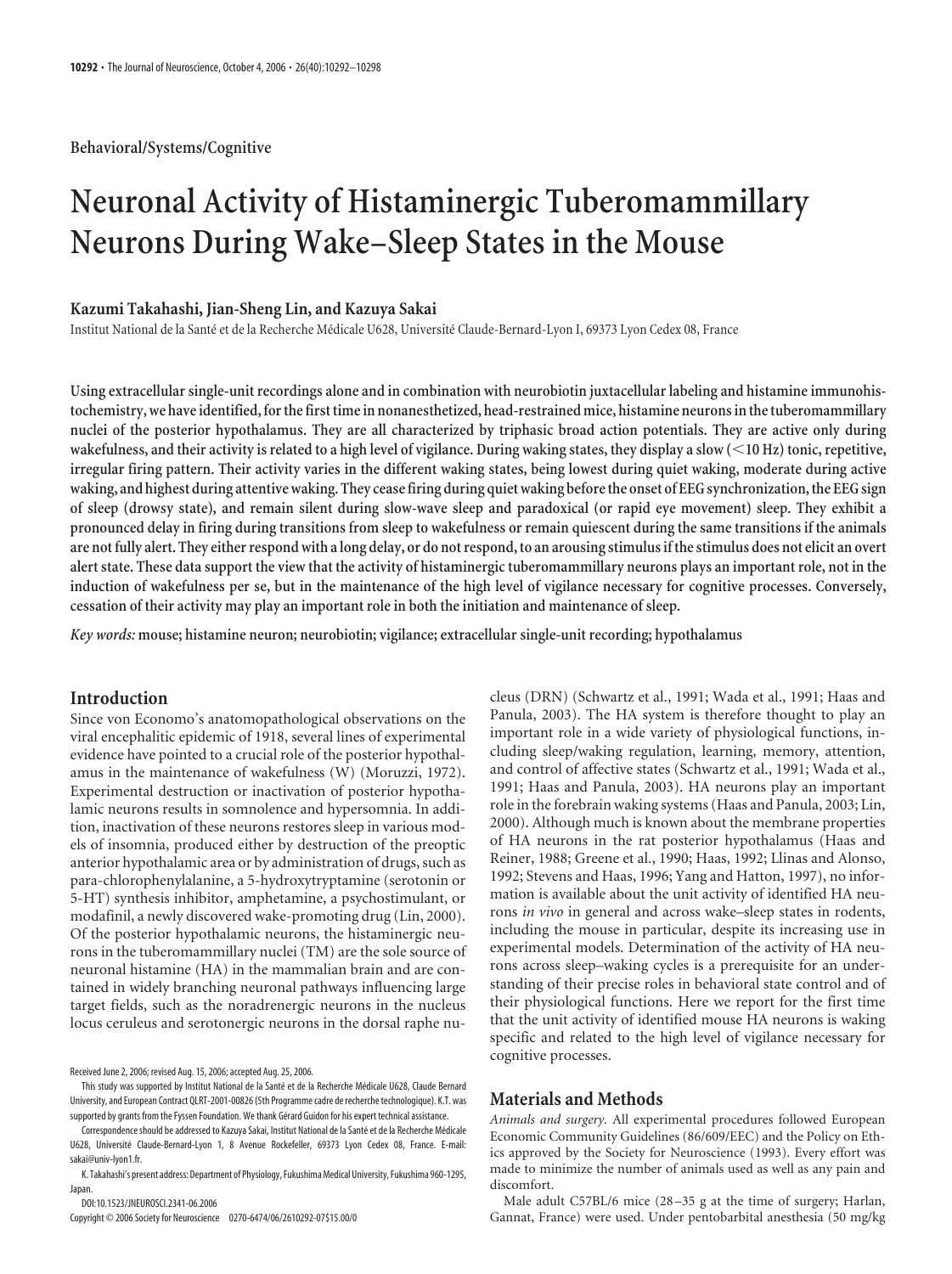i.p.), electrodes were implanted to record neocortical and hippocampal electroencephalograms (EEGs), neck muscle activity [electromyogram (EMG)], and heart rate [electrocardiogram (EKG)]. For EEG recordings, screw electrodes were fixed in the frontal, parietal, and occipital cortices, and a stainless steel wire (200  $\mu$ m diameter, bare except for 0.5 mm at the tip) was implanted in the dorsal hippocampus. For EMG and EKG recordings, two stainless steel wires (250  $\mu$ m diameter) were inserted in the neck muscles and one in the lateral chest. In addition, a U-shaped plastic plate (18 mm wide, 16 mm long, 5 mm thick) was fixed stereotaxically to the skull using dental acrylic cement so that the cranium could be painlessly returned to the same stereotaxic position using a semichronic head holder (SA-8; Narishige, Tokyo, Japan). A small hole was drilled in the skull above the posterior hypothalamus and covered by antibiotic cream for the subsequent insertion of microelectrodes. After a recovery period of 1 week, the animals were habituated to the head-restrained position by being placed on a cotton sheet inside a plastic box, painlessly restraining the head with a semichronic head holder and preventing large body movements with a cotton-coated plastic covering. During experiments, the head was covered to reduce visual stimuli. Under these conditions, the mice displayed complete sleep–waking cycles, consisting of W, slow– wave sleep (SWS), and paradoxical [or rapid eye movement (REM)] sleep (PS) during all experiments lasting 6-8 h. During experiments, sugared water was regularly given through a fine tube attached to a syringe.

*Extracellular single-unit and polygraphic recordings.* Single neuronal activity was recorded extracellularly using a glass pipette microelectrode filled with either a 0.5 M sodium acetate solution containing 2% pontamine sky blue or 0.5 M NaCl containing 1.5% Neurobiotin (Nb; Vector Laboratories, Burlingame, CA). The electrode was vertically inserted in increments of  $1-3$   $\mu$ m using a pulse motor microdrive manipulator (MO-81; Narishige, Tokyo, Japan). The neuronal activity was amplified and filtered (NeuroLog; Digitimer, Hertfordshire, UK) with a cutoff frequency of 100 Hz and then digitized at a sampling rate of 16.7–20.0 kHz using a CED 1410 data processor (Cambridge Electronic Design, Cambridge, UK). The polygraphic signals were also digitized at a sampling rate of either 504 or 512 Hz and stored on a personal computer.

At the end of each experiment, pontamine sky blue was injected from the recording electrode by passing a negative current (5  $\mu$ A for 5 min) so as to mark one or two recording sites in each electrode track.

*Juxtacellular labeling with neurobiotin.* Nb was dissolved at a concentration of 1.5% in 0.5 M NaCl. When a single neuron was recorded across the sleep–waking cycle, Nb was delivered through the recording electrode with a 50% duty cycle of 200 ms anodal current pulses of increasing intensity  $(<10$  nA) under continuous electrophysiological monitoring (Pinault, 1996). The pulse intensity was adjusted so as to modulate spontaneous firing without damaging the recorded neuron. The position of the microelectrode was also adjusted by moving the electrode with the hydraulic manipulator to prevent obvious cellular damage. Within 8 h after the end of Nb labeling, the mice received a lethal dose of pentobarbital and were processed for histochemistry.

*Histochemistry.* At the end of experiments, the animals were deeply anesthetized with pentobarbital and then perfused through the ascending aorta with 50 ml of Ringer's solution, followed by 150 ml of fixative consisting of 4% *N-*(3-dimethylaminopropyl)-carbodiimide (CD; Sigma-Aldrich, Saint Quentin, France) in 0.1 M phosphate buffer (PB), pH 7.4, followed by 100 ml of 4% paraformaldehyde (PF). The brain was removed and postfixed for 48 h at 4°C in PB containing 4% CD and 1% PF and placed in PB containing 30% sucrose for 48 h at 4°C. Twenty micrometer sections were then cut on a cryostat and stored in 0.1 M PBS containing 0.3% Triton X-100 (PBST) and 0.1% sodium azide until stained.

For juxtacellular Nb application experiments, the sections were first incubated overnight at 4°C with ABC (diluted 1:2000; Vector Laboratories) and then, after three rinses, were processed for visualization using DAB (Vector Laboratories) as chromogen. The sections were then incubated for 7–8 d at 4°C with rabbit anti-histamine antibodies (Millipore, Billerica, MA), diluted 1:80,000 in PBST. After several washes, the sections were incubated overnight at 4°C with biotinylated anti-rabbit IgG antibodies (Vector Laboratories), diluted 1:1000 in PBST. After several

rinses, they were incubated for 90 min at room temperature with ABC (diluted 1:2000; Vector Laboratories) and then processed for visualization using DAB–nickel (Vector Laboratories) as chromogen.

*Data analysis.* Sleep–waking stages were defined using the EEG and neck EMG signals.W was defined as low-voltage, desynchronized EEG or  $\theta$  waves accompanying sustained EMG activity. The drowsy state (D) was defined as the first 3 s period from the onset of EEG synchronization during the transition from W to SWS. SWS was defined by sustained high-voltage slow waves in the EEG and lowered EMG activity. PS was defined by sustained theta waves and decreased  $\delta$  waves in the EEG and the absence of EMG activity. Power spectra were computed for 1 s epochs using a Fast Fourier Transform routine and the Spike2 analysis program (Cambridge Electronic Design). The lead from dorsal hippocampus– occipital cortex was usually used for the analysis of the  $\delta (0.5-4.0 \text{ Hz})$  and  $\theta$  (6.0–12.0 Hz) frequency bands. Analysis of unitary activity was performed using Spike2 software (Cambridge Electronic Design). Mean discharge rates were calculated from a total analysis time of  $>$  10–30 s using 2–10 s bins for each of the following states: (1) attentive waking (AtW), elicited by touching the tail with a soft brush or removing the cover placed over the head of the mouse (5 s bin). This state is characterized by a low-amplitude (desynchronized) EEG with a sustained EMG activity; (2) active waking (AW), characterized by overt body, limb, or oral-buccal movements, including grooming (2–10 s bin); (3) quiet waking (QW), characterized by the absence of gross movements (3–10 s bin); (4) drowsy state (3 s bin); (5) SWS (10 s bin); and (6) PS (10 s bin). The coefficient of variation for the firing interval (SD/mean discharge interval) was calculated during the waking states. Statistical analysis was performed using one-way ANOVA or a two-tailed  $t$  test, a  $p$  value of  $\leq 0.05$  or 0.01 being considered, respectively, as significant or highly significant.

#### **Results**

Extracellular recordings were made from a total of 181 neurons in the TM region of the posterior hypothalamus of 17 mice during the complete sleep–wake cycle, including at least one episode of PS. The present report is mainly based on a homogenous group of 42 neurons recorded in the TM (Figs. 1, right side, 2*a*). In the rat brain, the TM has been subdivided into either three (medial, ventral, and diffuse) (Ericson et al., 1987) or five (E1–E5) (Inagaki et al., 1988) subgroups. As shown in Figure 1 (left side), the HA neurons were also found in these regions in the mouse posterior hypothalamus. In the mouse TM, we found a strikingly homogeneous group of neurons that were clearly distinguished from other posterior hypothalamic neurons in terms of spike shape, firing rate, and firing pattern across the sleep–waking cycle and in response to an arousing sound stimulus. They were judged to be HA neurons on the basis of their characteristic action potential waveform, their spontaneous discharge pattern across the sleep–waking cycle, and their double immunostaining with juxtacellularly applied Nb and HA, as described below.

#### **General characteristic of HA TM neurons**

All HA TM neurons displayed a broad, triphasic action potential (Fig. 3*A*). The HA TM neurons could be clearly distinguished in terms of wave form from other posterior hypothalamic neurons, which exhibited either narrow (Fig. 3*B1*) or broad (Fig. 3*B2*) biphasic action potentials, such as those of "waking-active" neurons (see below).

All HA TM neurons discharged tonically during W and fell completely silent during both SWS and PS (Fig. 4) and are hereafter referred to as "waking-specific" neurons. During waking states, characterized by desynchronized EEG or theta waves, they displayed a slow  $(<10$  Hz) tonic, repetitive, irregular firing pattern, as shown by the large  $(>$  0.5) coefficients of variation for the spike interval (supplemental Table 1, available at www.jneurosci. org as supplemental material). As shown in Figure 5 and summa-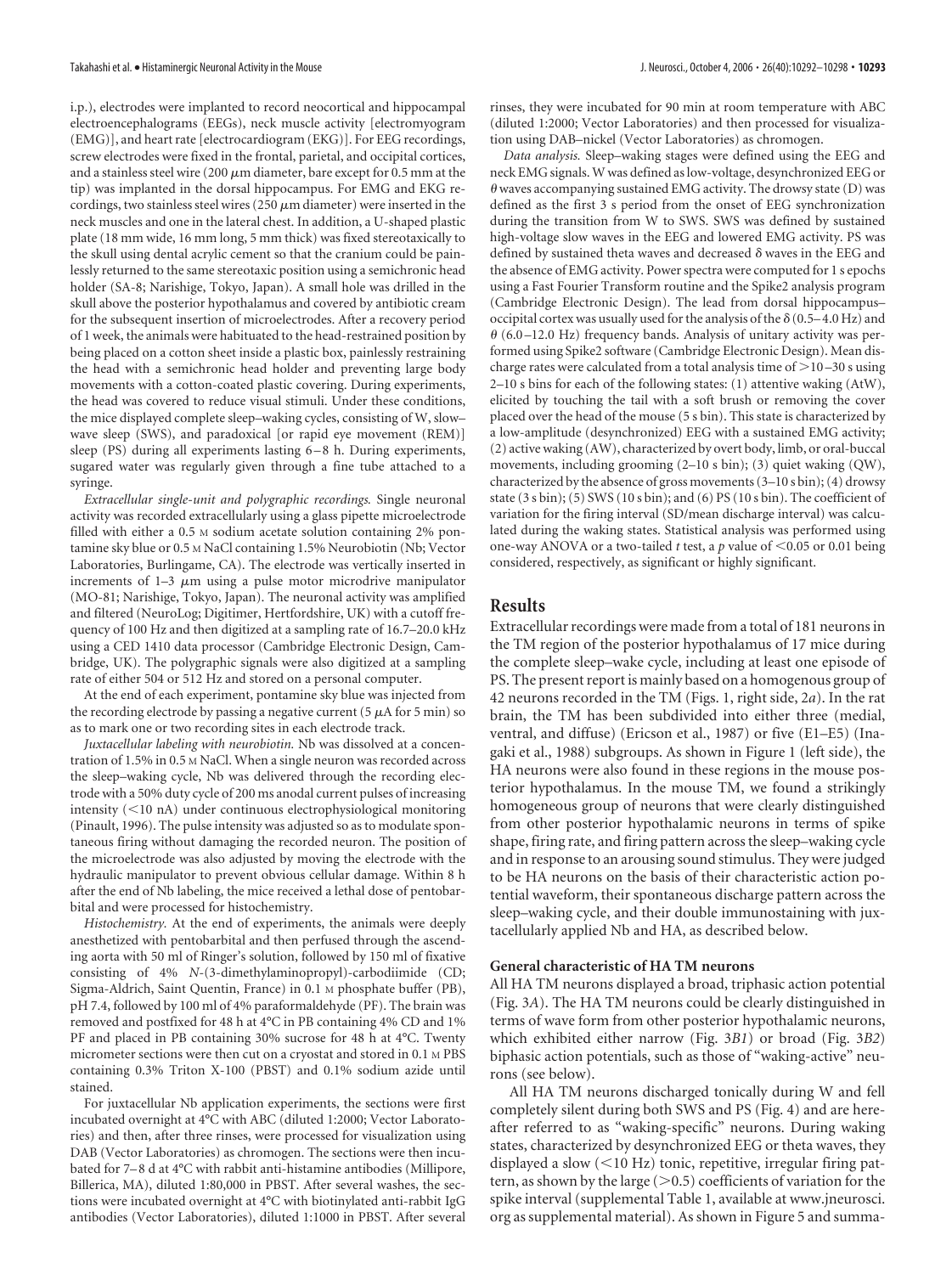

**Figure 1.** Camera lucida drawings of frontal sections (four different planes at 0.2 mm intervals rostral to caudal) showing the distribution of HA-immunoreactive neurons (dots on the left side) and that of waking-specific neurons (white and black triangles on the right side), wakingactive neurons (white and black circles on the right side), and other Nb-labeled non-HA neurons (dots on the right side). The white triangles and circles indicate cells from which recordings were made but which were not tested for Nb labeling and subsequent identification of neurotransmitter content. The black triangles indicate waking-specific neurons labeled with both Nb and HA. The black circles indicate waking-active neurons labeled with Nb but immunonegative for HA. 3V, Third ventricle; Arc, arcuate nucleus; Br, bregma; cp, cerebral peduncle; DM, dorsomedial hypothalamic nucleus; DTM, diffuse tuberomammillary nucleus; MTM, medial tuberomammillary nucleus; VTM, ventral tuberomammillary nucleus; f, fornix; MM medial mammillary nucleus; LM, lateral mammillary nucleus; mt, mammillothalamic tract; MTu, medial tuberal nucleus; PH, posterior hypothalamic area; pm, principal mammillary tract; PMV, ventral premammillary nucleus; STh, subthalamic nucleus; SuMM, medial supramammillary nucleus.

rized in supplemental Table 1 (available at www.jneurosci.org as supplemental material), the activity of these neurons varied in the different waking states, being lowest during QW without motor behavior (Mean  $\pm$  SD, 3.00  $\pm$  1.21 spikes/s), moderate during AW with motor activities (4.12  $\pm$  1.42 spikes/s), and highest during AtW (5.15  $\pm$  1.99 spikes/s) elicited by touching the tail with a soft brush or removal of the cover placed over the mouse. The difference in firing rate for the three states was statistically highly significant ( $F = 16.21$ ,  $p < 0.001$ ). A significant difference in discharge rate was also seen between AtW and AW and between AW and QW ( $p < 0.05$ , two-tailed *t* test).

In addition to the 42 waking-specific HA TM neurons, we found 12 waking-active TM neurons, which discharged at a higher rate during waking, at a lower rate during the drowsy state and SWS, and at the lowest rate during PS (Fig. 1, indicated by circles on the right side, and Fig. 6*A*,*B*). The discharge rate and firing pattern of these waking-active neurons were variable, and none displayed complete cessation of discharge during sleep, thus differing from the HA TM waking-specific neurons. Their mean discharge rates  $\pm$  SD during AW, QW, SWS, and PS were 5.97  $\pm$ 5.09, 2.76  $\pm$  1.57, 0.86  $\pm$  1.04, and 0.30  $\pm$  0.25 Hz, respectively.

#### **Change in unit activity during state transitions**

We then examined changes in unit activity of the waking-specific neurons during behavioral state transitions. During the transition from W to SWS (Fig. 7*A*, t2), they stopped discharging before the onset of EEG synchronization, the first sign of EEG sleep (drowsy state), with a mean ( $\pm$  SEM) latency of 1078.3  $\pm$  72.7 ms (range, 450.2–3016.0). During the transition from SWS to W (Fig. 7*A*, t1), they displayed firing not before, but after, the onset of EEG desynchronization, with a mean latency of 800.18  $\pm$  62.7 ms (range, 318.6 –2099.6). It should be mentioned that, when the animals entered a steady sleep cycle consisting of multiple SWS and PS episodes, brief interruptions of sleep caused by phasic body movements were not accompanied by any spike discharge (Fig. 4, arrowheads on the hypnogram). During the transition from PS to W (Fig. 7*A*, t3), they exhibited unit discharges soon after the end of the PS episode, defined by the interruption of sustained theta waves and the onset of EEG desynchronization (see also Fig. 4). The mean latency to onset of the spike discharge from the end of PS was  $3849.2 \pm 833.8$  ms (range, 223.9 –24893.0).

#### **Response to an arousing sound stimulus**

When applied during SWS, an arousing sound stimulus (hand clapping) elicited a change in the EEG pattern from synchronization to desynchronization (Fig. 7*B*). HA TM neurons either responded to the stimulus with a pronounced delay (mean minimal latency  $\pm$  SEM, 384.5  $\pm$  81.1 ms; range, 57.0–1941.5) (Fig. 7*B*, 1) or did not respond at all (latency,  $>2$  s), especially when the stimulus did not elicit a steady state of EEG desynchronization or  $\theta$  waves, the sign of alertness (Fig. 4, indicated by arrows with "s," and Fig. 7*B*, 2). The mean minimal latency ( $\pm$  SEM) for wakingactive neurons was  $105.3 \pm 26.6$  ms (range, 14.1–313.1), significantly shorter ( $p < 0.01$ , two-tailed *t* test) than that of wakingspecific neurons.

#### **Juxtacellular labeling by Nb and double immunostaining**

Successful recordings across all sleep–wake states were made from 28 neurons, which were then labeled with Nb and found to be located in the TM region of the posterior hypothalamus (Fig. 1, right side). Eight were HA immunopositive (Fig. 2*b*), and all eight were waking-specific neurons, characterized by a triphasic broad action potential. The remaining 20 neurons were HA immunonegative (Fig. 2*c*), and all were characterized by a biphasic action potential. Of these, 2 were W-active, 6 were W/PS-active, 5 were SWS/PS-active, and 7 were state indifferent (Fig. 1).

#### **Discussion**

The present study is the first to investigate single-unit discharge of HA TM neurons in nonanesthetized, head-restrained mice across wake–sleep states. We have identified, for the first time *in vivo*, HA neurons in the TM nuclei of the posterior hypothalamus and found that they are active only during W and that their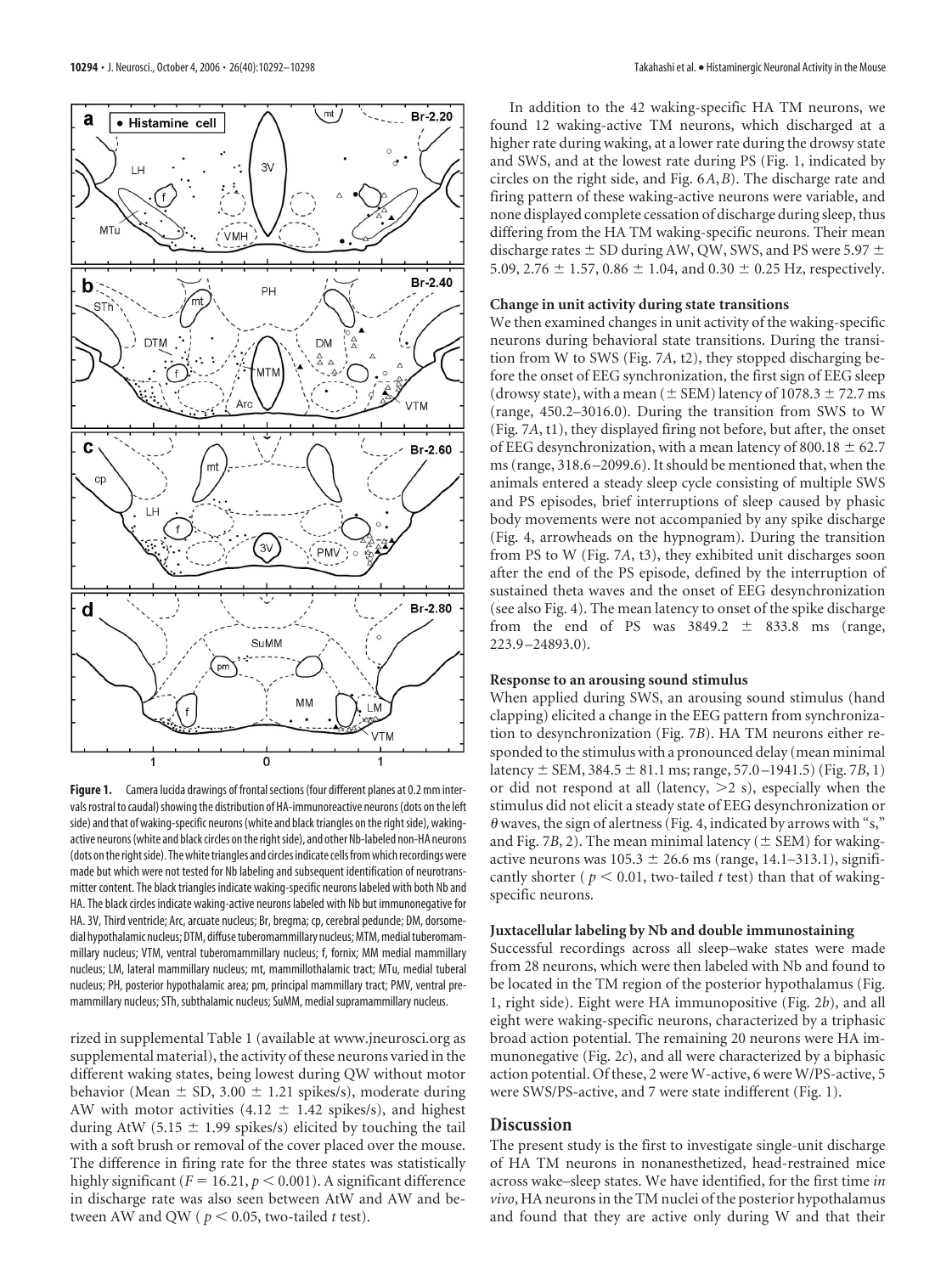

Figure 2. HA and non-HA neurons marked with pontamine sky blue or labeled for HA in the TM. *a*, Photomicrographs showing the recording site of a waking-specific neuron marked with pontamine sky blue in the ventral TM. *b*, A waking-specific neuron stained with both Nb and HA (arrows and arrowhead). *c*, A non-waking-specific neuron labeled only with Nb (arrowhead). *b*, *c*, Arrows indicate neurons stained only with HA. The arrow in *a* shows the recording site of a waking-specific neuron in the ventral tuberomammillary nucleus marked with pontamine sky blue.



**Figure 3.** *A*, *B*, Spikeshape of waking-specific (*A*) and waking-active (*B*) neurons. Note that waking-specific neurons are characterized by a broad triphasic action potential, whereas waking-active and other TM neurons are characterized by a biphasic (either narrow or broad) action potential. The arrowheads in *A1* and *A2* indicate the positive deflection. In *A3* and *B3*, *D1–D4*indicate the duration of the averaged action potential measured from onset (t0) to the peak (*D1*), the first zero crossing (*D2*), the peak of the afterhyperpolarization (*D3*), and the second zero crossing (*D4*), shown in *A1*.

activity is related to a high level of vigilance. They cease firing during the drowsy state characterized by a low vigilance level and remain quiescent during the transition from sleep to W when the animals are not fully alert and respond with a long delay, or do not respond at all, to an arousing stimulus if it does not elicit an overt alert state. Several lines of evidence support the view that these waking-specific neurons are all HA. They were recorded in

all subgroups of the TM in which HA neurons are found, but not in other regions of the posterior hypothalamus. These mouse TM neurons exhibited a characteristic spike shape and a remarkably homogeneous pattern of unit activity in different behavioral states and in response to an arousing stimulus, as discussed below. Double immunostaining with Nb and HA showed that the waking-specific neurons characterized by a triphasic broad action potential were indeed HA positive, whereas other types of neurons with either a narrow or broad biphasic action potential were HA negative.

#### **Characteristics of HA TM neurons** *in vitro* **and** *in vivo*

All mouse TM waking-specific neurons had a broad triphasic action potential. This finding is consistent with those previously obtained by *in vitro* intracellular recording from identified HA TM neurons in the rat brain (Haas and Reiner, 1988; Greene et al., 1990; Kamondi and Reiner, 1991; Llinas and Alonso, 1992; Reiner and Kamondi, 1994; Stevens et al., 2001).

In brain slice preparations, most HA TM neurons are reported to fire spontaneously at a slow-regular rate (0.5–10 Hz) at the resting membrane potential (Stevens et al., 2001). In urethaneanesthetized rats, HA TM neurons are reported to discharge slowly, with a relatively regular pattern (Reiner and McGeer, 1987). In the present *in vivo* experiments in nonanesthetized, head-restrained mice, HA TM neurons were completely quiescent during both the drowsy state and sleep, and, during waking states, displayed a tonic  $(< 10 Hz$ ) but irregular firing pattern, as shown by the large coefficient of variation for the spike interval  $(CV > 0.5)$ , suggesting that mouse HA TM neurons are very sensitive to changes in vigilance level and various synaptic inputs. In this regard, mouse HA TM neurons differ from those in the cat and dog, in which presumed HA TM neurons are reported to fall silent only during deep SWS and PS (Vanni-Mercier et al., 1985; Sakai et al., 1990; John et al., 2004). Steininger et al. (1999) recently reported the presence of PS (REM)-off neurons in the rat posterior hypothalamus, including the ventrolateral subgroup of the TM. These neurons appear to be similar to the waking-active neurons described in the present study but differ from HA TM waking-specific neurons in terms of their location, biphasic spike shape, and reduced but persistent discharge during SWS and PS. In the present study, two waking-active neurons were labeled with Nb, and both were found to be HA negative.

#### **Role of HA neurons in the control of sleep–wake regulation**

Three HA receptors,  $H_1$ ,  $H_2$ , and  $H_3$ , have been identified in the brain.  $H_1$  and  $H_2$  receptors mainly mediate excitatory postsynaptic actions, whereas  $H_3$  receptors, located on histaminergic and other cell somata, dendrites, and axons, cause autoinhibition of HA TM neurons and inhibition of the release of other neurotransmitters (Haas and Panula, 2003).  $H<sub>1</sub>$  receptors mediate excitatory actions on whole brain activity, and systemic administration of  $H_1$  receptor antagonists, commonly known as antihistamines, evokes sedation in humans (Nicholson, 1983; Schwartz et al., 1991). Our previous study showed that local injection of muscimol in the TM causes sleep (Lin et al., 1989), suggesting a role of HA TM neurons in the sedation and sleep.

Neuropeptides, named orexins (Orx) [also called hypocretins (Hcrt)], have been discovered in the posterior hypothalamus and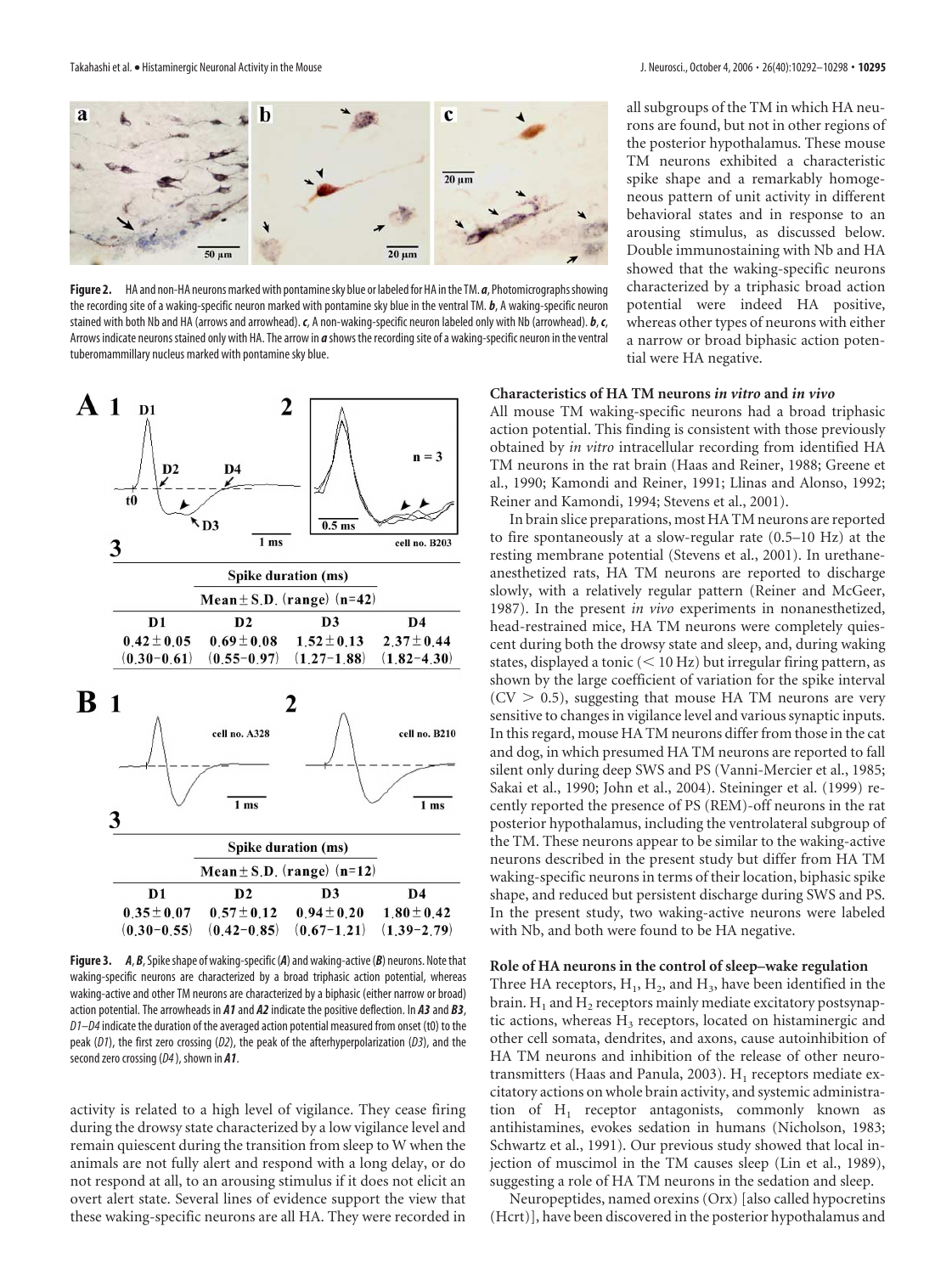

**Figure 4.** Activity of a representative waking-specific neuron. Note that activity is confined to waking periods, with the cell being completely silent during sleep. Note also the absence of discharge during short awakening periods (arrowheads) during sleep. The large arrow indicates the end of PS, as shown by the interruption of theta waves and the onset of EEG desynchronization. The small arrows with an "s" indicate short awakenings elicited by the arousing sound stimulus.



**Figure 5.** Activity of a representative waking-specific neuron during the different waking states.



**Figure 6.** *A*,*B*, Activity of arepresentative waking-active neuron(*A*) and discharge profile of waking-active (*B1*) and waking-specific (*B2*) neurons across the sleep–waking cycle.

are reported to play a role in the mechanisms of wake–sleep regulation and in the pathophysiology of narcolepsy/cataplexy (Chemelli et al., 1999; Lin et al., 1999; Peyron et al., 2000). Orx/ Hcrt directly excites HA TM neurons *in vitro* in rat brain slice preparations (Bayer et al., 2001; Eriksson et al., 2001; Yamanaka et al., 2002). Recent *in vivo* studies in mice showed that intracerebroventricular infusion of orexin A selectively activates the HA system (Hong et al., 2005) and causes a significant increase in W in wild-type mice but not in  $H<sub>1</sub>$  receptor gene knock-out mice (Huang et al., 2001), suggesting that the arousal effect of orexin A is mainly mediated by activation of the HA system.

In the present experiments in mice, all HA TM neurons fell silent during quiet waking before the onset of EEG synchronization observed during the drowsy state, suggesting that the cessation of activity of HA TM neurons may play a role in the induction of SWS. The mechanisms underlying this cessation of activity during sleep are not known, but it is currently believed that it is caused by GABAergic inputs from sleep-active neurons in the preoptic and basal forebrain areas (Saper et al., 2001). During the transition from sleep to W or in response to an arousing stimulus during sleep, there was a marked delay in the onset of firing of HA TM neurons. It has been shown *in vitro* (Haas and Reiner, 1988; Greene et al., 1990; Llinas and Alonso, 1992; Stevens et al., 2001) that, when depolarizing pulses are applied from a hyperpolarized membrane potential level, there is a long delay before activation of cells because of a pronounced voltagegated transient outward current (A-type current) (Connor and Stevens, 1971). It is possible that mouse HA TM neurons are hyperpolarized during sleep and that the transient outward current ensures that the membrane potential remains below thresh-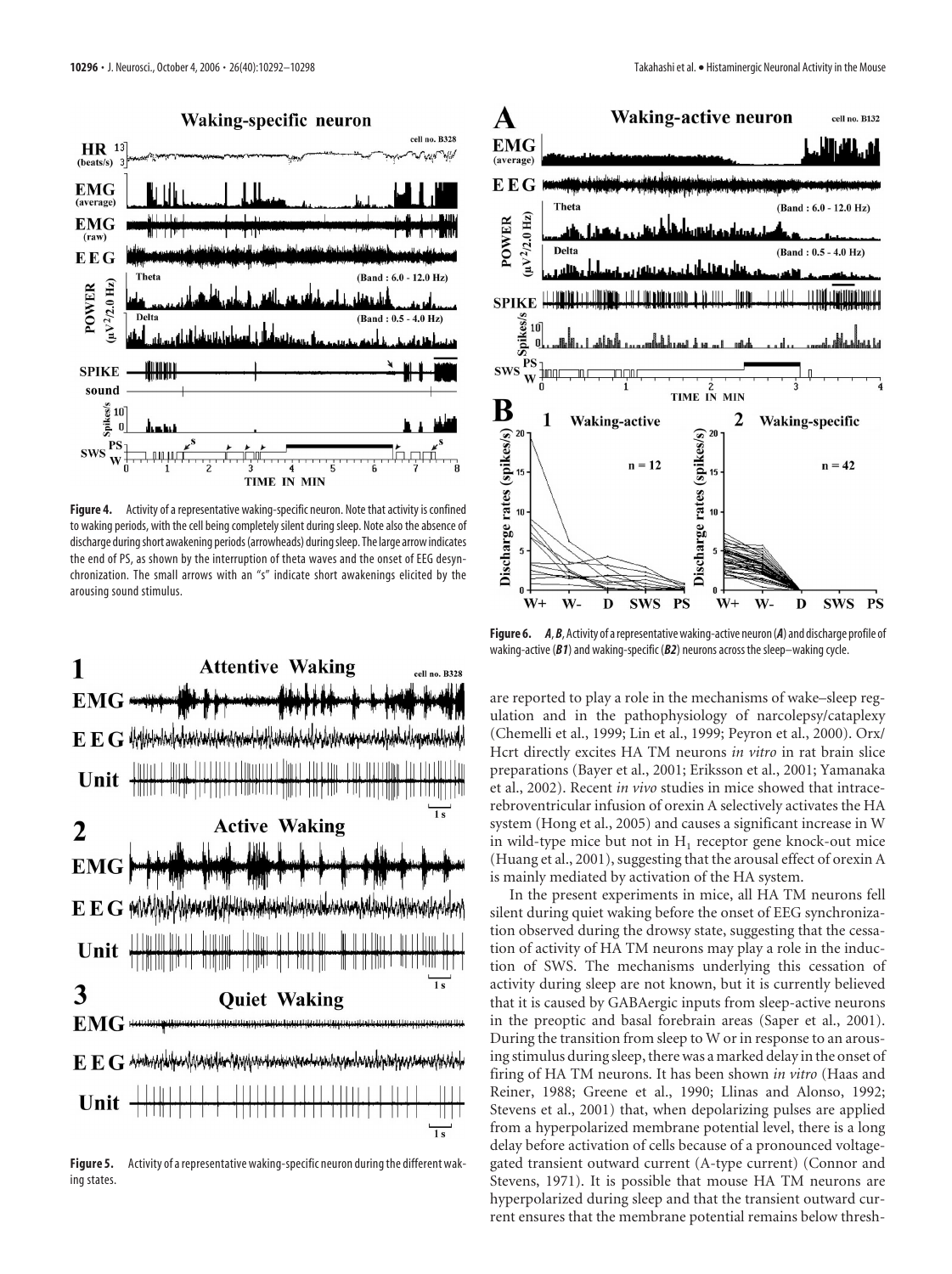

**Figure 7.** *A*, *B*, Discharge pattern of a waking-specific neuron during behavioral state transitions (A) and response to an arousing sound stimulus (B). In A, the transition from SWS to W is shown as t1, that from W to drowsy state is shown as t2, and that from PS to W is shown as t3. Note that the unit fires with a long delay after the onset of EEG desynchronization of W, whereas it stops firing during quiet waking before the onset of the drowsy state, defined by EEG synchronization. Note also that there is no, or a long-delayed, response to a sound stimulus given during sleep.

old during sleep. Cessation of activity of HA TM neurons may therefore play a role in the maintenance of sleep.

As shown in the present study, HA TM neurons display arousal-specific neuronal activity. Although the activity of human HA TM neurons remains unknown, presumed HA TM neurons in cats and dogs are reported to display a highly arousalspecific neuronal activity similar to that seen in mice (Vanni-Mercier et al., 1985; Sakai et al., 1990; John et al., 2004). An increase in histaminergic transmission enhances W, whereas its blockade causes somnolence (for review, see Lin, 2000). HA induces a switch in neuronal firing mode from rhythmic burst to single spike activity in thalamic relay neurons (McCormick and Williamson, 1991) and an increase in spiking by reducing spikefrequency adaptation (McCormick and Williamson, 1989). In addition, HA stimulates cholinergic neurons of the brainstem and basal forebrain (Khateb et al., 1995; Lin et al., 1996; Crochet and Sakai, 1999; Koyama and Sakai, 2000) and serotonergic neurons of the DRN (Sakai and Crochet, 2000; Brown et al., 2002), both implicated in waking and attention. Collectively, these data indicate an important role of HA in the control of arousal.

In the present study, HA TM neurons ceased firing during the drowsy state, characterized by a low vigilance level, remained quiescent during the transition from sleep to W when the animals were not fully alert, and responded with a long delay, or dis not respond at all, to an arousing stimulus if it did not elicit an overt

alert state. These findings suggest that the activity of HA TM neurons plays an important role not in the induction of W per se, but in the maintenance of a high level of vigilance, and that lack of HA neuronal activity results in somnolence. These data are in good agreement with those of our recent study showing that KO mice for histidine decarboxylase, the HA-synthesizing enzyme, display a deficit in W and signs of somnolence when faced with a novel environment (Parmentier et al., 2002). Additional detailed studies in freely behaving animals are required to determine whether or not a particular waking state drives the neuronal activity of HA TM neurons or *vice versa*. The alternation between waking and sleep is determined by multiple arousal- and sleeppromoting systems, which are widely distributed in the brain (Jones, 2005). Precise knowledge of the unit activity profiles of these systems during the state transition should be helpful to understand how each system contributes to the generation and/or maintenance of the behavioral states.

In conclusion, the present study shows, for the first time in mice, that HA neuronal activity is specific to the waking state with a high vigilance level and that these neurons may play a role not in the initiation of W per se, but in the maintenance of the high level of vigilance necessary for cognitive processes. Conversely, cessation of their activity may play an important role in both the initiation and maintenance of sleep.

#### **References**

- Bayer L, Eggermann E, Serafin M, Saint-Mleux B, Machard D, Jones B, Mühlethaler M (2001) Orexins (hypocretins) directly excite tuberomammillary neurons. Eur J Neurosci 14:1571–1575.
- Brown RE, Sergeeva OA, Eriksson KS, Haas HL (2002) Convergent excitation of dorsal raphe serotonin neurons by multiple arousal systems (orexin/hypocretin, histamine, and noradrenaline). J Neurosci 22:8850 –8859.
- Chemelli RM, Willie JT, Sinton CM, Elmquist JK, Scammell T, Lee C, Richardson JA, Williams SC, Xiong Y, Kisanuki Y, Fitch TE, Nakazato M, Hammer RE, Saper CB, Yanagisawa M (1999) Narcolepsy in orexin knockout mice: molecular genetics of sleep regulation. Cell 98:437–451.
- Connor JA, Stevens CF (1971) Voltage clamp studies of a transient outward membrane current in gastropod neural somata. J Physiol (Lond) 213:21–30.
- Crochet S, Sakai K (1999) Effects of microdialysis application of monoamines on the EEG and behavioural states in the cat mesopontine tegmentum. Eur J Neurosci 11:3738 –3752.
- Ericson H, Watanabe J, Köhler CH (1987) Morphological analysis of the tuberomammillary nucleus in the rat brain: delineation of subgroups with antibody against L-histidine decarboxylase as a marker. J Comp Neurol  $263:1 - 24$ .
- Eriksson KS, Sergeeva O, Brown RE, Haas HL (2001) Orexin/hypocretin excites the histaminergic neurons of the tuberomammillary nucleus. J Neurosci 21:9273–9279.
- Greene RW, Haas HH, Reiner PB (1990) Two transient outward currents in histamine neurons of the rat hypothalamus in vitro. J Physiol (Lond)  $420:149 - 163$ .
- Haas H, Panula P (2003) The role of histamine and the tuberomamillary nucleus in the nervous system. Nat Rev 4:121–130.
- Haas HL (1992) Electrophysiology of histamine receptors. In: The histamine receptor (Schwartz JC, Haas HL, eds), pp161-177. New York: Wiley.
- Haas HL, Reiner P (1988) Membrane properties of histaminergic tuberomammillary neurons of the rat hypothalamus in vitro*.* J Physiol (Lond) 399:633–646.
- Hong ZY, Huang ZL, Qu WM, Eguchi N (2005) Orexin A promotes histamine, but not norepinephrine or serotonin, release in frontal cortex of mice. Acta Pharmacol Sin 26:155–159.
- Huang ZL, Qu WM, Li WD, Mochizuki T, Eguchi N, Watanabe T, Urade Y, Hayaishi O (2001) Arousal effect of orexin A depends on activation of the histaminergic system. Proc Natl Acad Sci USA 98:9965–9970.
- Inagaki N, Yamatodani A, Ando-Yamamoto M, Tohyama M, Watanabe T, Wada H (1988) Organization of histaminergic fibers in the rat brain. J Comp Neurol 273:283–300.